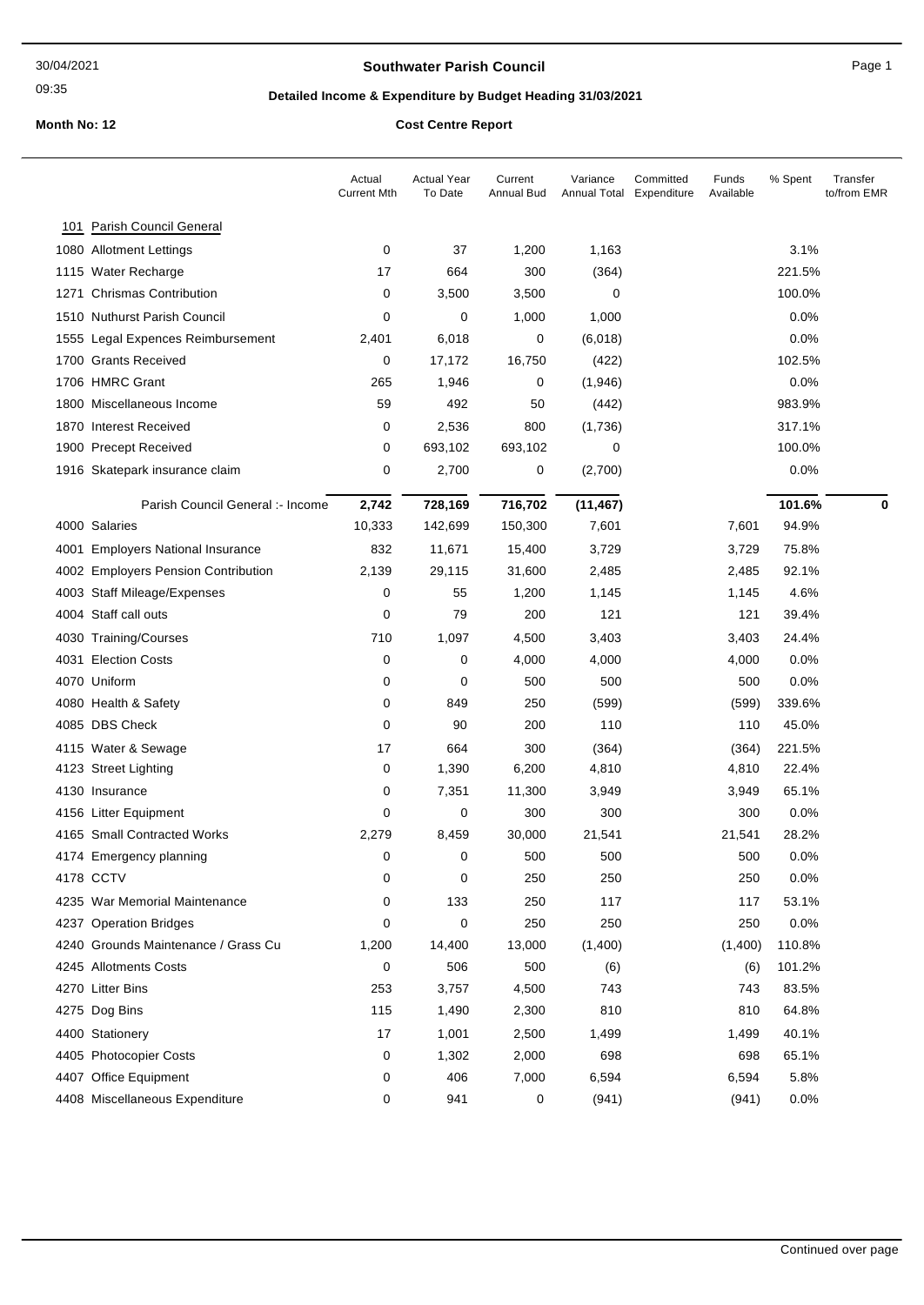09:35

#### **Southwater Parish Council Council** Page 2

# **Detailed Income & Expenditure by Budget Heading 31/03/2021**

|         |                                                        | Actual<br><b>Current Mth</b> | <b>Actual Year</b><br>To Date | Current<br><b>Annual Bud</b> | Variance<br><b>Annual Total</b> | Committed<br>Expenditure | Funds<br>Available | % Spent | Transfer<br>to/from EMR |
|---------|--------------------------------------------------------|------------------------------|-------------------------------|------------------------------|---------------------------------|--------------------------|--------------------|---------|-------------------------|
|         | 4415 Marketing                                         | 0                            | 0                             | 500                          | 500                             |                          | 500                | 0.0%    |                         |
|         | 4420 Newsletter                                        | 110                          | 1,320                         | 1,600                        | 280                             |                          | 280                | 82.5%   |                         |
|         | 4424 Payroll Service                                   | 177                          | 652                           | 850                          | 198                             |                          | 198                | 76.7%   |                         |
|         | 4425 Communications & IT                               | 486                          | 12,903                        | 17,000                       | 4,097                           |                          | 4,097              | 75.9%   |                         |
|         | 4426 Contract Support                                  | 0                            | 149                           | 15,000                       | 14,851                          |                          | 14,851             | 1.0%    |                         |
|         | 4427 Consultancy                                       | 0                            | 0                             | 5,000                        | 5,000                           |                          | 5,000              | 0.0%    |                         |
| 4428 HR |                                                        | 695                          | 8,320                         | 10,000                       | 1,680                           |                          | 1,680              | 83.2%   |                         |
|         | 4440 Telephone                                         | 504                          | 2,027                         | 3,000                        | 973                             |                          | 973                | 67.6%   |                         |
|         | 4455 Postage                                           | 0                            | 76                            | 500                          | 424                             |                          | 424                | 15.3%   |                         |
|         | 4460 Subscriptions                                     | 0                            | 3,397                         | 3,600                        | 203                             |                          | 203                | 94.4%   |                         |
|         | 4480 Computer Costs                                    | 47                           | 5,154                         | 3,100                        | (2,054)                         |                          | (2,054)            | 166.3%  |                         |
|         | 4500 Chairmans Allowance                               | 0                            | 300                           | 300                          | 0                               |                          | 0                  | 100.0%  |                         |
| 4501    | <b>Councillors Allowances</b>                          | 0                            | 1,440                         | 1,800                        | 360                             |                          | 360                | 80.0%   |                         |
|         | 4520 Councillors Travel & Expenses                     | 0                            | 0                             | 500                          | 500                             |                          | 500                | 0.0%    |                         |
|         | 4550 Bank Charges                                      | 139                          | 1,239                         | 1,500                        | 261                             |                          | 261                | 82.6%   |                         |
|         | 4555 Legal Expenses                                    | 660                          | 17,032                        | 10,000                       | (7,032)                         |                          | (7,032)            | 170.3%  |                         |
|         | 4556 Residents Legal Challenges                        | 694                          | 8,729                         | 10,000                       | 1,271                           |                          | 1,271              | 87.3%   |                         |
|         | 4570 Internal Audit                                    | 0                            | 330                           | 1,650                        | 1,320                           |                          | 1,320              | 20.0%   |                         |
|         | 4580 External Audit                                    | 0                            | 0                             | 1,800                        | 1,800                           |                          | 1,800              | 0.0%    |                         |
|         | 4600 Christmas Expenses                                | 0                            | 946                           | 0                            | (946)                           |                          | (946)              | 0.0%    |                         |
|         | 4601 Christmas Lights                                  | 0                            | 5,097                         | 4,800                        | (297)                           |                          | (297)              | 106.2%  |                         |
|         | 4730 Licences                                          | 0                            | 158                           | 250                          | 93                              |                          | 93                 | 63.0%   |                         |
|         | 4750 Functions                                         | 29                           | 551                           | 1,500                        | 949                             |                          | 949                | 36.7%   |                         |
|         | 4795 Grant to Southwater Ghyll CIO                     | 0                            | 88,683                        | 0                            | (88, 683)                       |                          | (88, 683)          | 0.0%    |                         |
|         | 4800 Grants - Community                                | 0                            | 500                           | 2,000                        | 1,500                           |                          | 1,500              | 25.0%   |                         |
|         | 4801 Grants - Youth                                    | 4,447                        | 11,530                        | 17,000                       | 5,470                           |                          | 5,470              | 67.8%   | (5,470)                 |
|         | 4803 Donations for Local Voluntary                     | 0                            | 0                             | 500                          | 500                             |                          | 500                | 0.0%    |                         |
|         | 4904 Public Open Space / Woodland                      | 29,415                       | 43,317                        | 35,000                       | (8, 317)                        |                          | (8,317)            | 123.8%  |                         |
|         | 4906 Skateboard Park                                   | 0                            | 3,578                         | 500                          | (3,078)                         |                          | (3,078)            | 715.5%  |                         |
|         | 4910 Neighbourhood Plan                                | 2,238                        | 9,012                         | 0                            | (9,012)                         |                          | (9,012)            | 0.0%    | 9,012                   |
|         | 4925 Bus Shelter                                       | 0                            | 275                           | 1,500                        | 1,225                           |                          | 1,225              | 18.3%   |                         |
|         | 4930 Neighbourhood Wardens                             | 71,242                       | 56,242                        | 70,000                       | 13,758                          |                          | 13,758             | 80.3%   |                         |
|         | 4994 General Reserves Recovery                         | 0                            | 0                             | 60,000                       | 60,000                          |                          | 60,000             | 0.0%    |                         |
|         | Parish Council General :- Indirect Expenditure 128,775 |                              | 510,413                       | 570,050                      | 59,637                          | 0                        | 59,637             | 89.5%   | 3,543                   |
|         | Net Income over Expenditure                            | (126, 033)                   | 217,756                       | 146,652                      | (71, 104)                       |                          |                    |         |                         |
| 6000    | plus Transfer from EMR                                 | (3,232)                      | 3,543                         |                              |                                 |                          |                    |         |                         |
|         | <b>Movement to/(from) Gen Reserve</b>                  | (129, 265)                   | 221,298                       |                              |                                 |                          |                    |         |                         |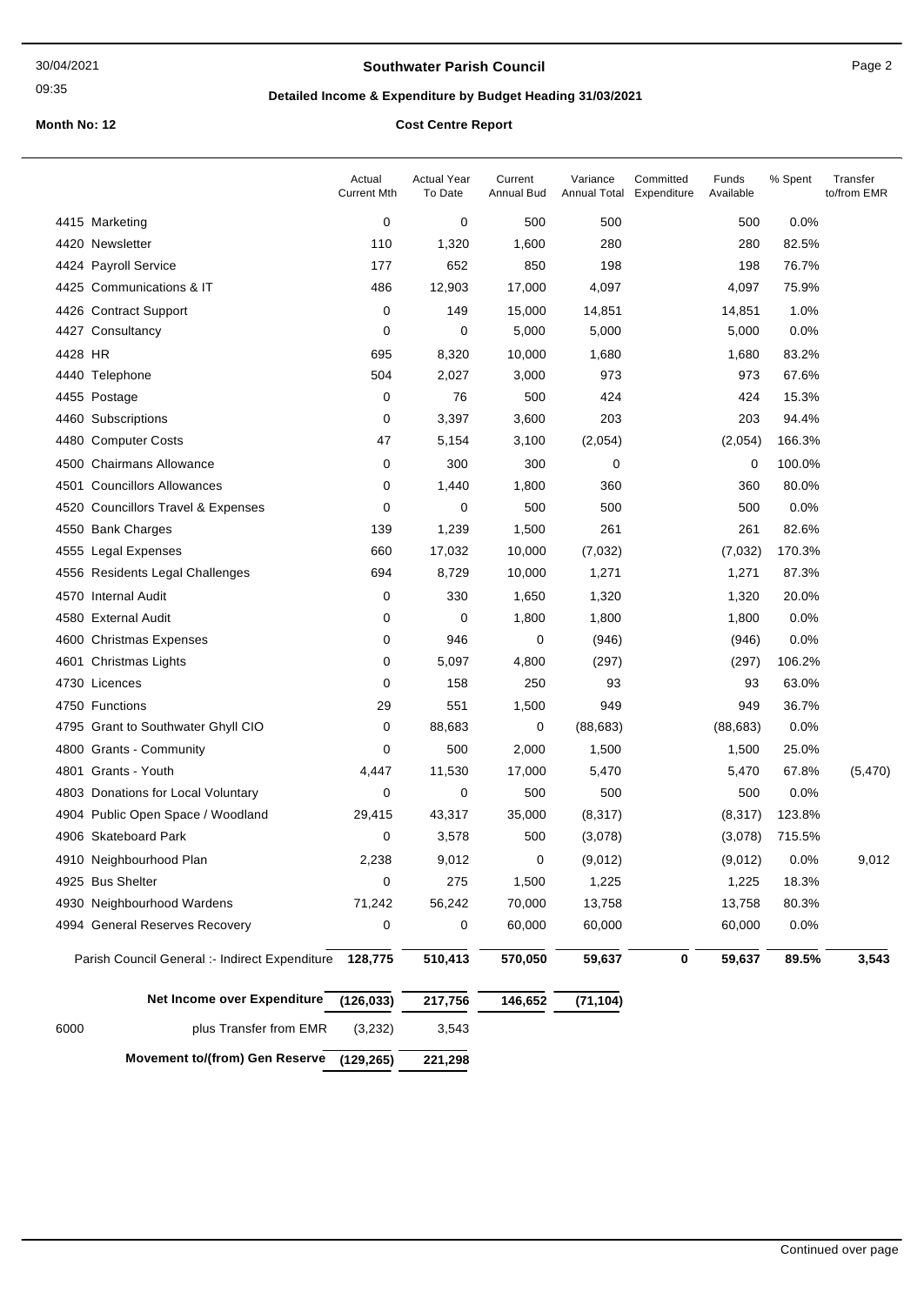09:35

#### **Southwater Parish Council Council Page 3**

# **Detailed Income & Expenditure by Budget Heading 31/03/2021**

|                                                    | Actual<br><b>Current Mth</b> | <b>Actual Year</b><br>To Date | Current<br><b>Annual Bud</b> | Variance<br><b>Annual Total</b> | Committed<br>Expenditure | Funds<br>Available | % Spent | Transfer<br>to/from EMR |
|----------------------------------------------------|------------------------------|-------------------------------|------------------------------|---------------------------------|--------------------------|--------------------|---------|-------------------------|
| 102 Parish Office/Beeson House                     |                              |                               |                              |                                 |                          |                    |         |                         |
| 1000 Hall Hires                                    | 0                            | 0                             | 6,000                        | 6,000                           |                          |                    | 0.0%    |                         |
| 1030 HDC Rent                                      | 1,079                        | 18,773                        | 18,750                       | (23)                            |                          |                    | 100.1%  |                         |
| 1506 PC Rents                                      | 1,273                        | 15,276                        | 15,250                       | (26)                            |                          |                    | 100.2%  |                         |
| 1507 HDC service charge                            | 4,608                        | 20,445                        | 20,000                       | (445)                           |                          |                    | 102.2%  |                         |
| 1508 PC service charge                             | 1,529                        | 6,149                         | 6,000                        | (149)                           |                          |                    | 102.5%  |                         |
| 1804 Call Outs recharge                            | 0                            | 40                            | 0                            | (40)                            |                          |                    | 0.0%    |                         |
| Parish Office/Beeson House :- Income               | 8,489                        | 60,682                        | 66,000                       | 5,318                           |                          |                    | 91.9%   | 0                       |
| 4100 HDC Rent                                      | 4,867                        | 16,466                        | 24,550                       | 8,084                           |                          | 8,084              | 67.1%   |                         |
| 4105 HDC Service Charge                            | 941                          | 6,226                         | 10,000                       | 3,774                           |                          | 3,774              | 62.3%   |                         |
| 4110 Rates                                         | 1,579                        | 18,613                        | 21,000                       | 2,387                           |                          | 2,387              | 88.6%   |                         |
| 4122 Electricity                                   | 3,540                        | 16,133                        | 17,000                       | 867                             |                          | 867                | 94.9%   |                         |
| 4130 Insurance                                     | 0                            | 496                           | 500                          | 4                               |                          | 4                  | 99.2%   |                         |
| 4140 Sinking Fund BH                               | 0                            | 0                             | 6,000                        | 6,000                           |                          | 6,000              | 0.0%    |                         |
| 4142 Sinking Fund PC                               | 0                            | 0                             | 5,000                        | 5,000                           |                          | 5,000              | 0.0%    |                         |
| 4154 Cleaning Contract                             | 1,230                        | 11,689                        | 15,000                       | 3,311                           |                          | 3,311              | 77.9%   |                         |
| 4196 Beeson H Non Recoverable Chrg                 | 138                          | 3,886                         | 2,000                        | (1,886)                         |                          | (1,886)            | 194.3%  |                         |
| 4197 Beeson House External Charges                 | 50                           | 406                           | 800                          | 394                             |                          | 394                | 50.8%   |                         |
| 4198 Beeson House Internal Charges                 | (441)                        | 8,622                         | 9,000                        | 378                             |                          | 378                | 95.8%   |                         |
| 4400 Stationery                                    | 0                            | 6                             | 0                            | (6)                             |                          | (6)                | 0.0%    |                         |
| 4555 Legal Expenses                                | 0                            | 0                             | 1,000                        | 1,000                           |                          | 1,000              | 0.0%    |                         |
| Parish Office/Beeson House :- Indirect Expenditure | 11,903                       | 82,545                        | 111,850                      | 29,305                          | $\bf{0}$                 | 29,305             | 73.8%   | $\bf{0}$                |
| Net Income over Expenditure                        | (3, 414)                     | (21, 863)                     | (45, 850)                    | (23, 987)                       |                          |                    |         |                         |
| 105 The Ghyll                                      |                              |                               |                              |                                 |                          |                    |         |                         |
| 1000 Hall Hires                                    | 0                            | 1,631                         | 55,000                       | 53,369                          |                          |                    | 3.0%    |                         |
| 1115 Water Recharge                                | 0                            | 824                           | 1,000                        | 176                             |                          |                    | 82.4%   |                         |
| 1528 Friday - Youth Club                           | 0                            | 0                             | 2,000                        | 2,000                           |                          |                    | 0.0%    |                         |
| 1705 Coronavirus DiscretionaryGrant                | 0                            | 25,000                        | 0                            | (25,000)                        |                          |                    | 0.0%    |                         |
| 1800 Miscellaneous Income                          | 0                            | 10                            | 0                            | (10)                            |                          |                    | 0.0%    |                         |
| 1804 Call Outs recharge                            | 0                            | 225                           | 0                            | (225)                           |                          |                    | 0.0%    |                         |
| 1880 MUGA                                          | 0                            | 0                             | 3,000                        | 3,000                           |                          |                    | 0.0%    |                         |
| 1922 Bowl's Club Annex                             | 0                            | 773                           | 1,900                        | 1,127                           |                          |                    | 40.7%   |                         |
| The Ghyll :- Income                                | $\pmb{0}$                    | 28,462                        | 62,900                       | 34,438                          |                          |                    | 45.2%   | 0                       |
| 4000 Salaries                                      | 265                          | 3,639                         | 4,000                        | 361                             |                          | 361                | 91.0%   | 3,639                   |
| 4003 Staff Mileage/Expenses                        | 0                            | 0                             | 100                          | 100                             |                          | 100                | 0.0%    |                         |
| 4004 Staff call outs                               | 0                            | 0                             | 500                          | 500                             |                          | 500                | 0.0%    |                         |
| 4030 Training/Courses                              | 0                            | 0                             | 500                          | 500                             |                          | 500                | 0.0%    |                         |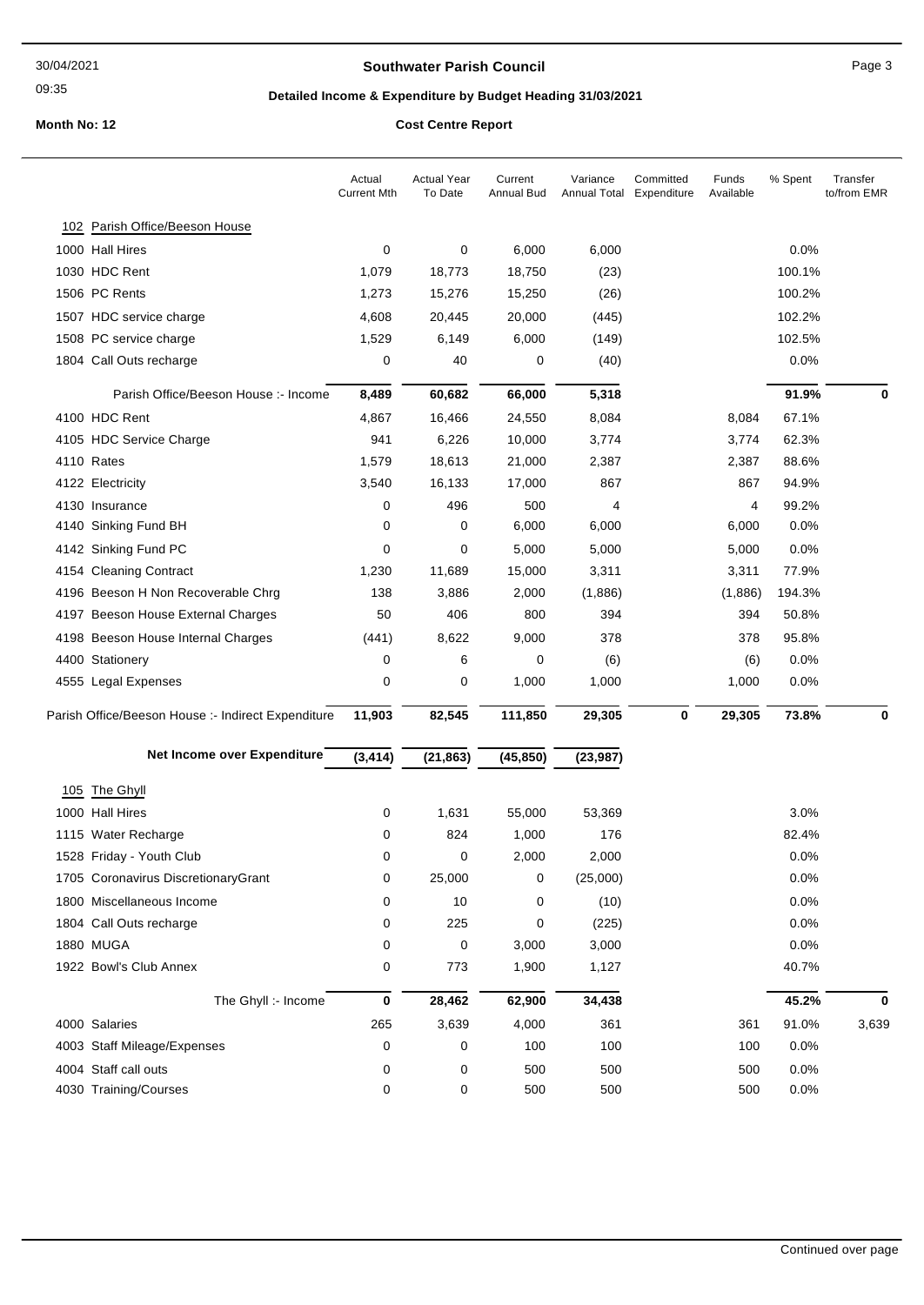09:35

#### **Southwater Parish Council Council** Page 4

# **Detailed Income & Expenditure by Budget Heading 31/03/2021**

|          |                                       | Actual<br><b>Current Mth</b> | <b>Actual Year</b><br>To Date | Current<br>Annual Bud | Variance<br>Annual Total | Committed<br>Expenditure | Funds<br>Available | % Spent | Transfer<br>to/from EMR |
|----------|---------------------------------------|------------------------------|-------------------------------|-----------------------|--------------------------|--------------------------|--------------------|---------|-------------------------|
|          | 4080 Health & Safety                  | 0                            | 1,187                         | 500                   | (687)                    |                          | (687)              | 237.5%  |                         |
|          | 4110 Rates                            | 0                            | 0                             | 26,000                | 26,000                   |                          | 26,000             | 0.0%    |                         |
|          | 4115 Water & Sewage                   | 0                            | 1,255                         | 4,000                 | 2,745                    |                          | 2,745              | 31.4%   |                         |
| 4120 Gas |                                       | 0                            | (605)                         | 8,000                 | 8,605                    |                          | 8,605              | (7.6%)  |                         |
|          | 4122 Electricity                      | 0                            | 350                           | 11,000                | 10,650                   |                          | 10,650             | 3.2%    |                         |
|          | 4130 Insurance                        | 0                            | 1,969                         | 2,000                 | 31                       |                          | 31                 | 98.4%   |                         |
|          | 4154 Cleaning Contract                | 0                            | 2,857                         | 12,000                | 9,143                    |                          | 9,143              | 23.8%   |                         |
|          | 4155 Cleaning Materials               | 0                            | 1,272                         | 3,500                 | 2,228                    |                          | 2,228              | 36.3%   |                         |
|          | 4157 Refuse Collection                | 0                            | 16                            | 2,000                 | 1,984                    |                          | 1,984              | 0.8%    |                         |
|          | 4160 Window Cleaning                  | 0                            | 0                             | 600                   | 600                      |                          | 600                | 0.0%    |                         |
|          | 4171 Access Control                   | 0                            | 1,366                         | 3,000                 | 1,634                    |                          | 1,634              | 45.5%   |                         |
|          | 4172 Heating System Replacement       | 0                            | 0                             | 30,000                | 30,000                   |                          | 30,000             | 0.0%    |                         |
|          | 4173 Roof                             | 0                            | 3,071                         | 6,000                 | 2,929                    |                          | 2,929              | 51.2%   |                         |
|          | 4175 Maintenance and Improvements     | 0                            | 28,030                        | 30,000                | 1,970                    |                          | 1,970              | 93.4%   |                         |
|          | 4177 Intruder, Fire & Smoke Alarm     | 0                            | 626                           | 2,000                 | 1,374                    |                          | 1,374              | 31.3%   |                         |
|          | 4178 CCTV                             | 0                            | 2,505                         | 5,000                 | 2,495                    |                          | 2,495              | 50.1%   |                         |
|          | 4185 Maintenance LC car park          | 0                            | 1,271                         | 1,000                 | (271)                    |                          | (271)              | 127.1%  |                         |
|          | 4280 MUGA                             | 0                            | 570                           | 1,000                 | 430                      |                          | 430                | 57.0%   |                         |
|          | 4400 Stationery                       | 0                            | 91                            | 200                   | 109                      |                          | 109                | 45.5%   |                         |
|          | 4405 Photocopier Costs                | 0                            | 24                            | 200                   | 176                      |                          | 176                | 11.8%   |                         |
|          | 4426 Contract Support                 | 0                            | 7,919                         | 20,000                | 12,081                   |                          | 12,081             | 39.6%   |                         |
|          | 4440 Telephone                        | 0                            | 495                           | 1,500                 | 1,005                    |                          | 1,005              | 33.0%   |                         |
|          | 4480 Computer Costs                   | 0                            | 182                           | 500                   | 318                      |                          | 318                | 36.4%   |                         |
|          | 4528 Friday - Youth Club              | 0                            | 420                           | 1,500                 | 1,080                    |                          | 1,080              | 28.0%   | 420                     |
|          | 4555 Legal Expenses                   | 0                            | 3,929                         | 5,000                 | 1,071                    |                          | 1,071              | 78.6%   |                         |
|          | 4730 Licences                         | 0                            | 0                             | 1,500                 | 1,500                    |                          | 1,500              | 0.0%    |                         |
|          | The Ghyll :- Indirect Expenditure     | 265                          | 62,438                        | 183,100               | 120,662                  | 0                        | 120,662            | 34.1%   | 4,059                   |
|          | Net Income over Expenditure           | (265)                        | (33, 976)                     | (120, 200)            | (86, 224)                |                          |                    |         |                         |
| 6000     | plus Transfer from EMR                | 265                          | 4,059                         |                       |                          |                          |                    |         |                         |
|          | <b>Movement to/(from) Gen Reserve</b> | 0                            | (29, 916)                     |                       |                          |                          |                    |         |                         |
|          | 110 Easteds Barn                      |                              |                               |                       |                          |                          |                    |         |                         |
|          | 1130 Insurance Recharge               | 0                            | 250                           | 250                   |                          |                          |                    | 100.0%  |                         |
|          |                                       |                              | 26,000                        |                       | (0)                      |                          |                    |         |                         |
|          | 1950 Rental income                    | 0                            |                               | 26,000                | 0                        |                          |                    | 100.0%  |                         |
|          | Easteds Barn :- Income                | 0                            | 26,250                        | 26,250                | (0)                      |                          |                    | 100.0%  | 0                       |
|          | 4130 Insurance                        | 0                            | 250                           | 250                   | (0)                      |                          | (0)                | 100.0%  |                         |
|          | Easteds Barn :- Indirect Expenditure  | 0                            | 250                           | 250                   | (0)                      | $\mathbf 0$              | (0)                | 100.0%  | $\bf{0}$                |
|          | Net Income over Expenditure           | 0                            | 26,000                        | 26,000                | 0                        |                          |                    |         |                         |
|          |                                       |                              |                               |                       |                          |                          |                    |         |                         |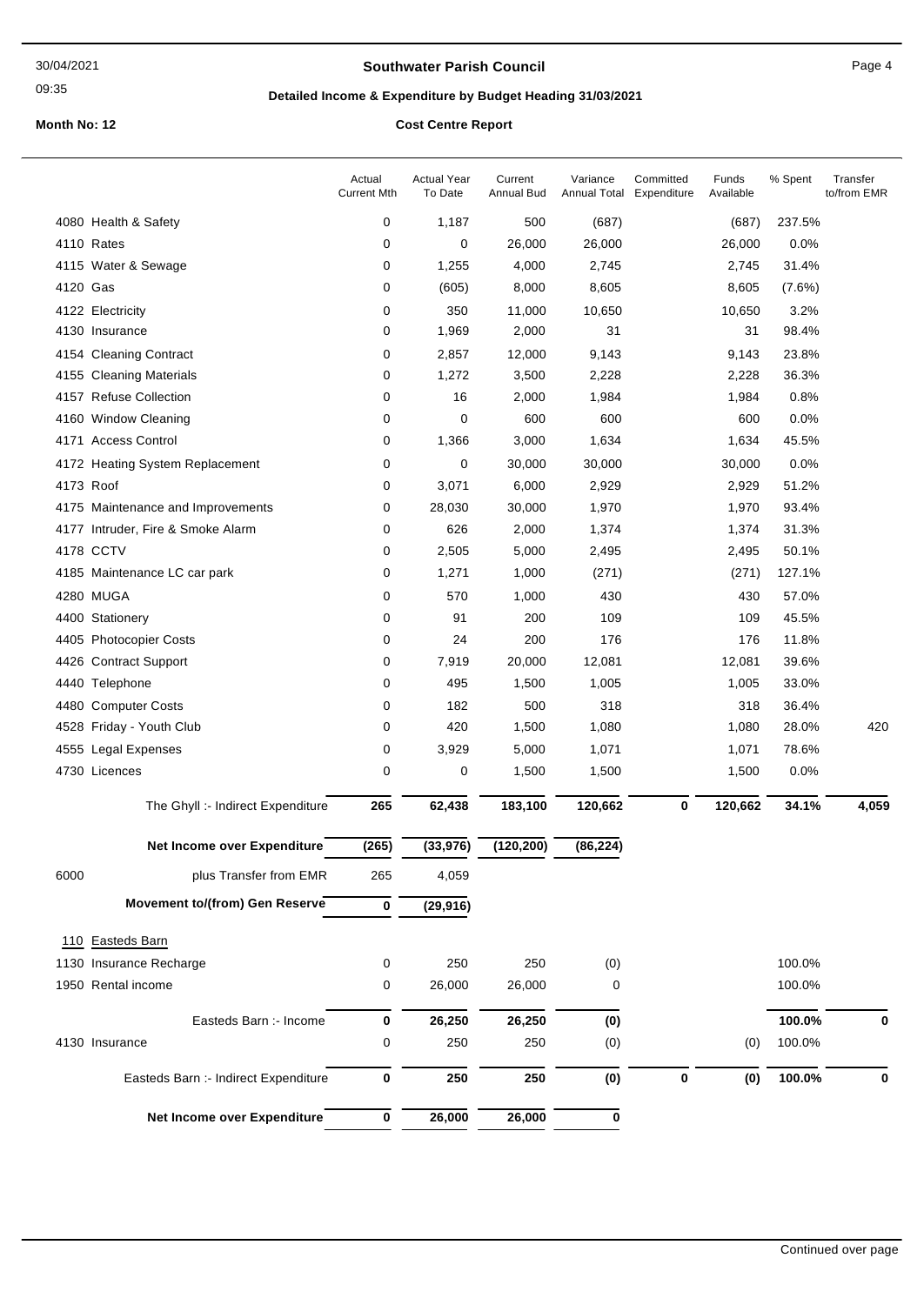30/04/2021

#### 09:35

#### **Southwater Parish Council COUNCIL COUNTER SOUTH AND RANGE TO PAGE 5**

# **Detailed Income & Expenditure by Budget Heading 31/03/2021**

|          |                                                | Actual<br><b>Current Mth</b> | <b>Actual Year</b><br>To Date | Current<br><b>Annual Bud</b> | Variance          | Committed<br>Annual Total Expenditure | Funds<br>Available | % Spent      | Transfer<br>to/from EMR |
|----------|------------------------------------------------|------------------------------|-------------------------------|------------------------------|-------------------|---------------------------------------|--------------------|--------------|-------------------------|
| 120      | Church Lane                                    |                              |                               |                              |                   |                                       |                    |              |                         |
|          | 1950 Rental income                             | 1,500                        | 6,000                         | 0                            | (6,000)           |                                       |                    | 0.0%         | 6,000                   |
|          | Church Lane :- Income                          |                              |                               |                              |                   |                                       |                    |              |                         |
|          | 4110 Rates                                     | 1,500<br>$\mathbf 0$         | 6,000                         | 0                            | (6,000)           |                                       |                    |              | 6,000                   |
|          | 4122 Electricity                               | 194                          | 1,131<br>194                  | 0<br>0                       | (1, 131)<br>(194) |                                       | (1, 131)<br>(194)  | 0.0%<br>0.0% |                         |
|          | 4130 Insurance                                 | $\mathbf 0$                  | 112                           | 0                            | (112)             |                                       | (112)              | 0.0%         |                         |
|          |                                                |                              |                               |                              |                   |                                       |                    |              |                         |
|          | Church Lane :- Indirect Expenditure            | 194                          | 1,437                         | 0                            | (1, 437)          | $\bf{0}$                              | (1, 437)           |              | $\bf{0}$                |
|          | Net Income over Expenditure                    | 1,306                        | 4,563                         | 0                            | (4, 563)          |                                       |                    |              |                         |
| 6001     | less Transfer to EMR                           | 1,500                        | 6,000                         |                              |                   |                                       |                    |              |                         |
|          | Movement to/(from) Gen Reserve                 | (194)                        | (1, 437)                      |                              |                   |                                       |                    |              |                         |
|          | 130 Laurie Apted Building                      |                              |                               |                              |                   |                                       |                    |              |                         |
|          | 1950 Rental income                             | 0                            | 0                             | 2,000                        | 2,000             |                                       |                    | 0.0%         |                         |
|          | Laurie Apted Building :- Income                | 0                            | 0                             | 2,000                        | 2,000             |                                       |                    |              | $\bf{0}$                |
|          | 4080 Health & Safety                           | 0                            | 167                           | 0                            | (167)             |                                       | (167)              | 0.0%         |                         |
|          | 4108 Rent                                      | 0                            | 0                             | 1                            | 1                 |                                       | 1                  | 0.0%         |                         |
|          | 4110 Rates                                     | 0                            | 0                             | 1,400                        | 1,400             |                                       | 1,400              | 0.0%         |                         |
|          | 4115 Water & Sewage                            | 0                            | 0                             | 400                          | 400               |                                       | 400                | 0.0%         |                         |
| 4120 Gas |                                                | 0                            | 63                            | 1,000                        | 937               |                                       | 937                | 6.3%         |                         |
|          | 4122 Electricity                               | 0                            | 147                           | 1,000                        | 853               |                                       | 853                | 14.7%        |                         |
|          | 4130 Insurance                                 | 0                            | 198                           | 200                          | 2                 |                                       | 2                  | 99.1%        |                         |
|          | 4154 Cleaning Contract                         | 0                            | 0                             | 2,000                        | 2,000             |                                       | 2,000              | 0.0%         |                         |
|          | 4155 Cleaning Materials                        | 0                            | 0                             | 300                          | 300               |                                       | 300                | 0.0%         |                         |
|          | 4157 Refuse Collection                         | 0                            | 0                             | 300                          | 300               |                                       | 300                | 0.0%         |                         |
|          | 4177 Intruder, Fire & Smoke Alarm              | 0                            | 915                           | 1,000                        | 85                |                                       | 85                 | 91.5%        |                         |
|          | 4181 CIO Setup cost                            | 0                            | 1,211                         | 1,000                        | (211)             |                                       | (211)              | 121.1%       |                         |
|          | Laurie Apted Building :- Indirect Expenditure  | 0                            | 2,701                         | 8,601                        | 5,900             | 0                                     | 5,900              | 31.4%        | 0                       |
|          | Net Income over Expenditure                    | 0                            | (2,701)                       | (6, 601)                     | (3,900)           |                                       |                    |              |                         |
|          | 140 Church Lane Facilities                     |                              |                               |                              |                   |                                       |                    |              |                         |
|          | 1130 Insurance Recharge                        | 0                            | 303                           | 100                          | (203)             |                                       |                    | 303.4%       |                         |
|          | Church Lane Facilities :- Income               | 0                            | 303                           | 100                          | (203)             |                                       |                    | 303.4%       | 0                       |
|          | 4130 Insurance                                 | 0                            | 303                           | 100                          | (203)             |                                       | (203)              | 303.4%       |                         |
|          | 4281 Downs Link Play Area                      | 0                            | 0                             | 1                            | 1                 |                                       | 1                  | 0.0%         |                         |
|          | Church Lane Facilities :- Indirect Expenditure | 0                            | 303                           | 101                          | (202)             | 0                                     | (202)              | 300.4%       | 0                       |
|          | Net Income over Expenditure                    | $\pmb{0}$                    | $\pmb{0}$                     | (1)                          | (1)               |                                       |                    |              |                         |